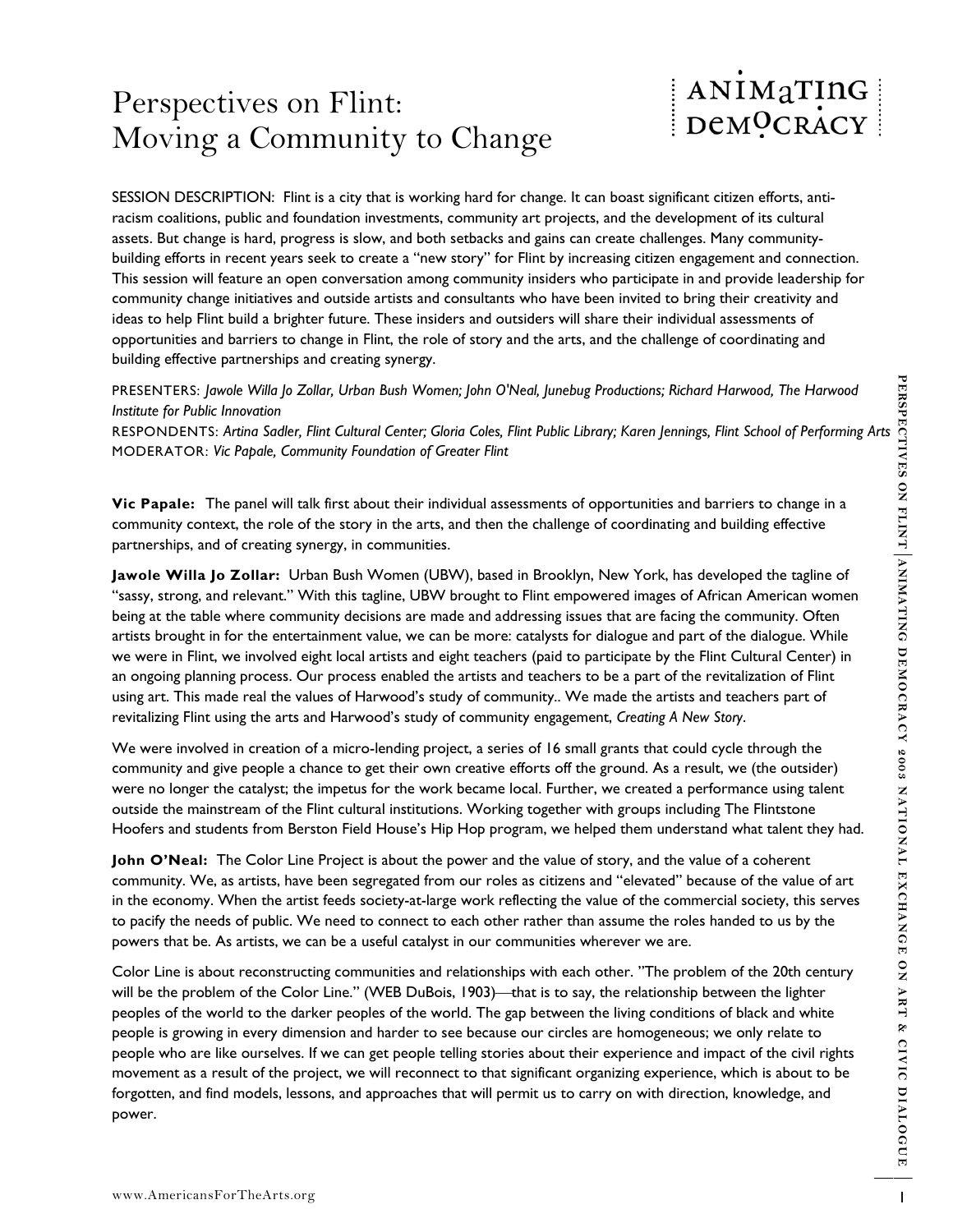Ultimately, we need to be finding out what it is that sustains people on the bottom of the social ladder and ground ourselves in their interests. We need to identify with those who are exploited and build our experience out of this. The job of the artists and educators is the question, "How do we make our lives, our homes, our neighborhoods, our communities better?" We are granted by our society time to reflect and practice skills to make it better.

would in Find, the guestion because "Can we redeve hope" Will be step over the threated from our private the company the company from the company from the company from the company from the company from the company from th **Richard Harwood:** We believe this country can do better; we have a lot of unfinished work to do. And we will not be able to do this work without robust public life. We need to re-construct our approach to civic life. Every message we get tells us to be consumers. Now we think we can return our schools or our citizenship the way we can return merchandise. In Flint, the question became "Can we redeem hope?" Will we step over the threshold from our private selves, private needs, and private lives to the public? I've been in Flint since 1995, which is a long time. It's a tough community. You can't do this work with an exit strategy. When I first arrived, there were too many anti-norms in the community. People didn't want to work together. People said one thing and did another. We needed to dislodge them from this cycle. We tried to develop new norms of civic engagement, self trust (not personal efficacy but collective beliefs of trusting one another), more awareness of what do we believe together, what can we do together.

There were two competing narratives in the community. The first was "Things can't happen here." And the newer narrative was "Things can happen here." In the majority of the community, the old belief held tighter than the new, and it was easy for the notion that things could change to lose ground. Could we muster enough civic strength to turn people to the new narrative? What could it mean to be civically engaged?

Before the Emancipation Proclamation in 1863, enslaved people sang *Freed at Last*—with the lyrics, "I thought my soul would rise and fly." They sang the song for pure hope before they would be free because they knew things would get better. Similarly, people who engage in the process today hold the hope of hearing a story that will be meaningful to them, not something drawn up by outsiders.

**Karen Jennings:** I manage the dance program at the Flint School of Performing Arts. When John O'Neal first came to Flint, we worked with him on the Color Line Project. First, the dancers participated in Story Circles. Young dancers came for a session with John, talked about injustice, and put the stories they heard into movement. Then they wrote about the stories and made a libretto for a dance; from then on, it got uncomfortable. The dancers formed three groups and each was assigned a color. The groups were set in dramatic conflict (they knew it was a metaphor for race).

**Artina Sadler:** The UBW project took two years: good things take time and planning. What took time was the core work of getting the community to follow and understand a vision they couldn't see. And once they saw it, they didn't think they could do it. In the core community I heard, "I just don't know where we are going." And replied, "Trust me we'll get there." After the last performance, they all came up to me crying. They saw the connection of the work to their lives. There was this desire, a need to make sure they could continue to meet. Now they meet every fourth Friday, at their initiative.

The Color Line Project bridged into the community at the beginning and the connections still run deep. They collected stories with the help of FACTER (Flint Area Citizens To End Racism), a grassroots faith-based action team founded by people in different religious organizations. Then, the YWCA put story circles in their curriculum. People tell stories in there they haven't told their family, and they'll hug people from their story circle from two years ago. Some teachers are even using story circles in their classroom.

## **RESPONSES**

**Richard Harwood:** The danger in community work is the urge to coordinate everything. We can work in complementary ways, or we can all work together and do things my way—this idea that "You've got to get in my car or there's no ride for you." Maintaining independence is crucial to the health of organizations and the community purpose.

**Cindy Ornstein, Flint Cultural Center:** We're not forcing connections, but making opportunities for them. Then, as time passes, new circles of people expand in geometric proportion because people start getting fired up about the creative process. They realize they are able to do for themselves. More so, it can be a resource issue. For example, we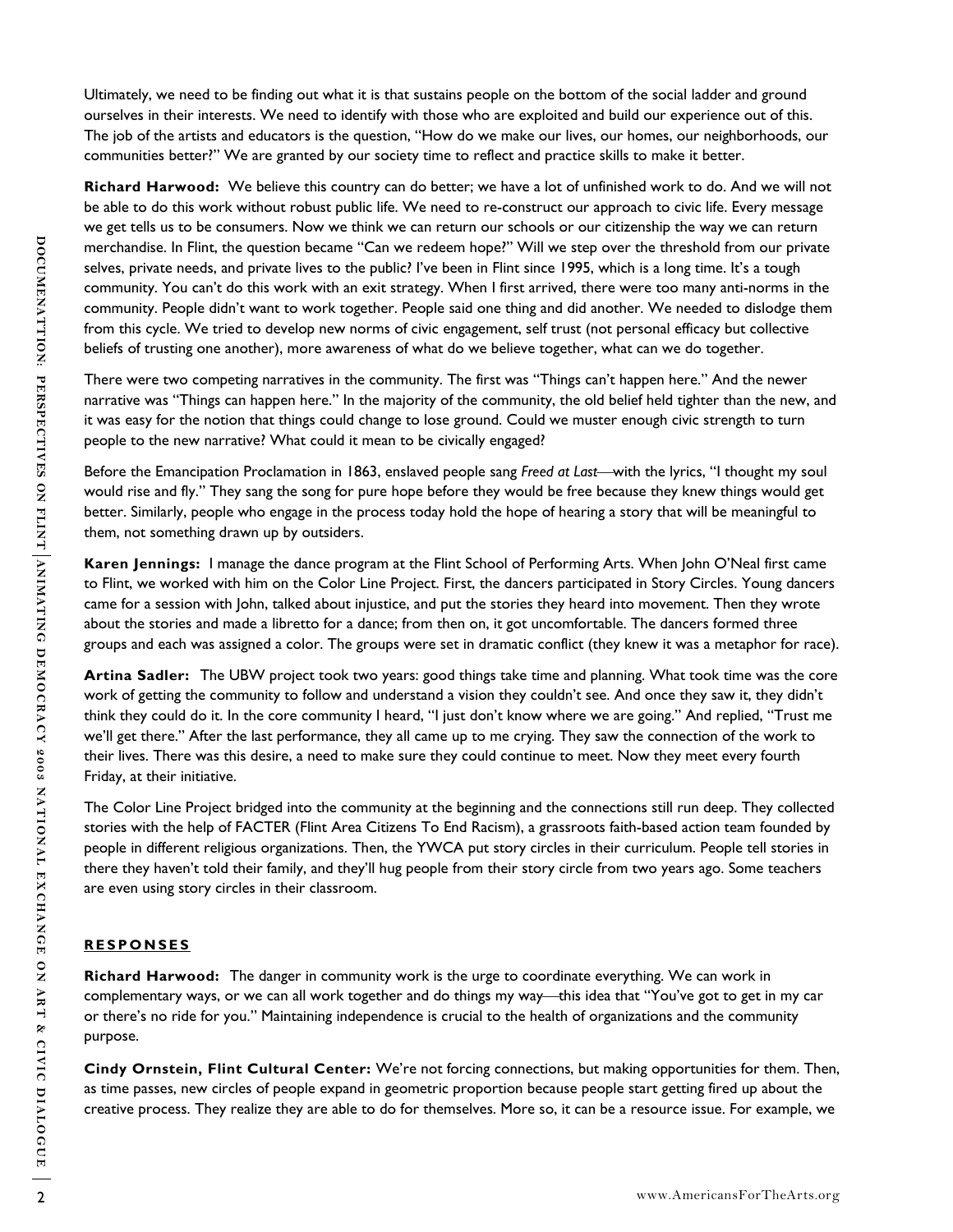had too many stories collected by the Color Line Project. So, we found extra money for UBW so they could use extra stories in their method.

**Deborah Kohl, Senior Minister of University Church:** On my first day back here from vacation, I was reluctant to return. But when I saw the Urban Bush Women performance on that first day, the allegory of the city, I remembered the "click" of the community and reconnected with my life here.

**Jawole Jo Willa Zollar:** *(She explained the allegory.)* Participants were asked to write a fable to represent the town. The one they chose, called *There was once a place called Flint*, was of a forest of bounty. Soon, a drought came and people gave up and moved away. One animal called Hope stayed and cried, and her tears replenished the forest. This fable symbolized the effort and result that hope brought to the community.

**Erica Block, Walk & Squawk Performance Project:** The difference between Flint and Detroit is that the strength of Flint lies in the fact that it is a smaller town with "blue chip" funders that are willing to go in new direction and commit to long-term projects. Where does the funding and support for these unknown long-term projects come from?

**Curtis Muhammad, Color Line Project:** Every family lost a job in this town during de-industrialization (190,000 city population, 70,000 jobs gone). The local funders addressed the crisis by changing their direction (for good or bad); they stopped giving money for organizing, but gave it to cultural arts.

**Lee Bell, Neighborhood Roundtable:** Flint residents lost their jobs but, as a result, gained opportunities from organizations like the Cultural Center and the local universities. We transplanted our creativity from our jobs in the auto industry to the arts. Flint has come to be known as a place where people want to learn the things we're doing like our community education program. Instead of buying into the negativity of the media, we're changing our community through projects like Color Line and Urban Bush Women.

Curris Muhammad, Color Line Projects Every family lost a join duis town during de-industrialization (190.000)<br>
etic position, 70000) (absolved Roundaria Mores is doterated the critis by changes their direction (for good of **Vic Papale:** When I arrived in Flint six years ago, I kept hearing the same story: "You understand Flint, it's ruled by three huge institutions: General Motors, United Auto Workers, and the Mott Foundation." But over time, I learned there is an amazing pluralism of creativity and activity here. There was probably a struggle between those three institutions and the wealthy members of the community. But connection developed between the pluralism of the community and the institutions, the Cultural Center, and the universities you just heard about. The United Auto Workers were supporting some projects, and even General Motors was, to some extent. The point is there was a percolation going on. Now, it would be interesting to find out if people arriving here in Flint are hearing the same mantra. If they're not, it may be an indication of change in the community.

**Richard Harwood:** The Mott Foundation came to me saying that their investments in Flint were not working. I helped them take a new role as a catalyst for the community, not doing what the Foundation decided (i.e., not letting foundations impose their will upon the communities, but letting others help set the funding agenda). For Mott, it was a big risk and a different way for foundations to impact communities. When communities begin change they first hit an impasse. Then things bubble up, and the powerful organizations see the light (and change as well).

**Vic Papale:** I just want to clarify the numbers you just heard for those people not from Flint. By no means do I want to diminish the impact, but there are actually 420,000 people total in Genessee County, and we were all affected by the changes in the motor industry.

**Cindy Ornstein:** There's a difference between planning and implementation. We at the Cultural Center now believe the only way to go is to get a planning grant first from the Community Foundation before trying to fund any community change project. There was a one to a one and one-half year process, with the artist to bring the changes here. And as the community decided what to do, buy-in came during planning process. As a result, we wrote a powerful proposal, proving buy-in with the collaboration we had in place, which was important because the implementation is expensive. Further, this approach also gave us a longer time to raise money.

**Ron Butler, United Way of Genessee County:** I grew up in Flint in the 1950s, which were really the best days for the city. Another huge institution (in addition to the big three) was our own blue-collar identity. We believed that ours was a blue-collar town, and we held an aggressive (lowbrow) belief that there was no culture here and that there